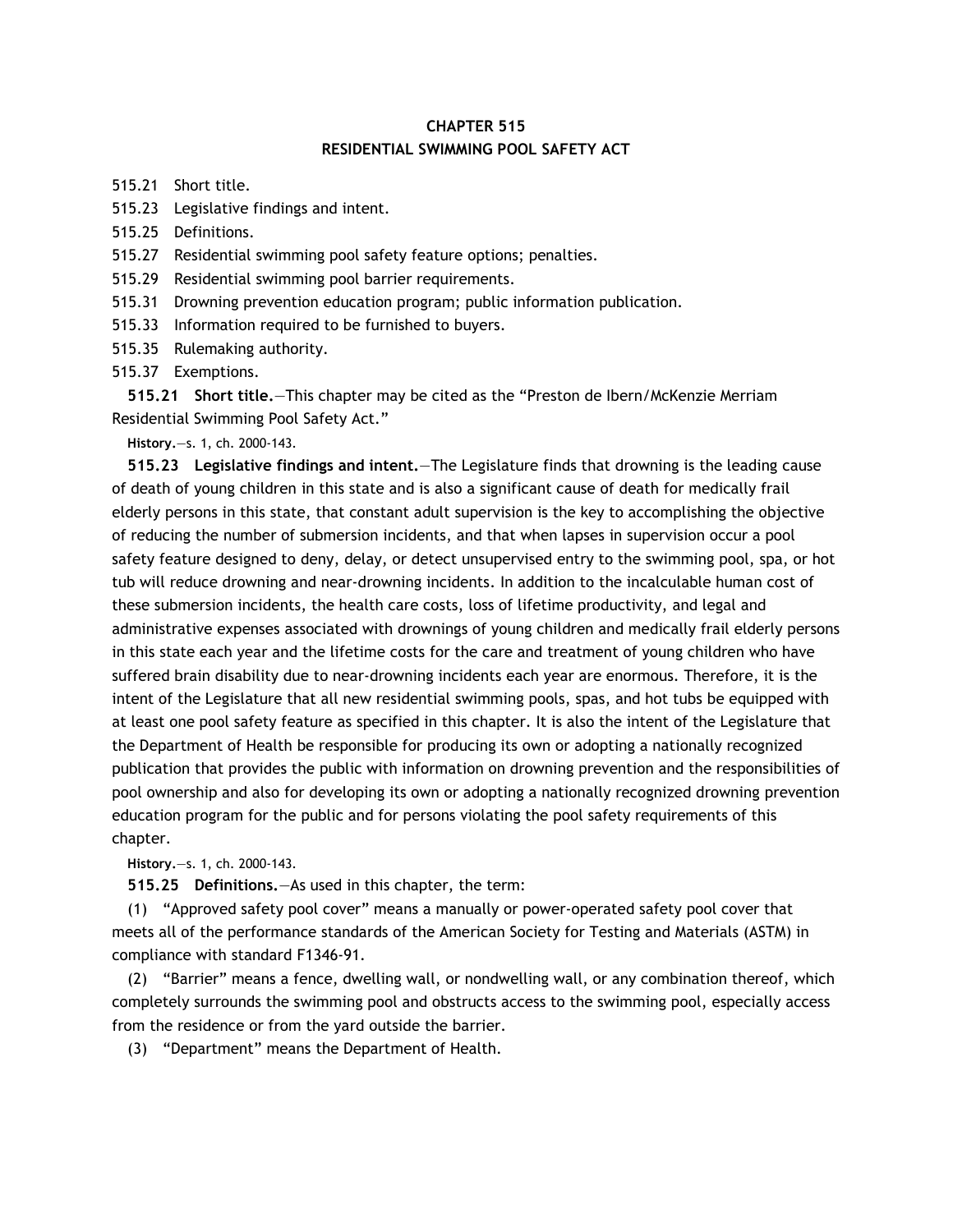(4) "Exit alarm" means a device that makes audible, continuous alarm sounds when any door or window which permits access from the residence to any pool area that is without an intervening enclosure is opened or left ajar.

(5) "Indoor swimming pool" means a swimming pool that is totally contained within a building and surrounded on all four sides by walls of or within the building.

(6) "Medically frail elderly person" means any person who is at least 65 years of age and has a medical problem that affects balance, vision, or judgment, including, but not limited to, a heart condition, diabetes, or Alzheimer's disease or any related disorder.

(7) "Outdoor swimming pool" means any swimming pool that is not an indoor swimming pool.

(8) "Portable spa" means a nonpermanent structure intended for recreational bathing, in which all controls and water-heating and water-circulating equipment are an integral part of the product and which is cord-connected and not permanently electrically wired.

(9) "Public swimming pool" means a swimming pool, as defined in s. 514.011(2), which is operated, with or without charge, for the use of the general public; however, the term does not include a swimming pool located on the grounds of a private residence.

(10) "Residential" means situated on the premises of a detached one-family or two-family dwelling or a one-family townhouse not more than three stories high.

(11) "Swimming pool" means any structure, located in a residential area, that is intended for swimming or recreational bathing and contains water over 24 inches deep, including, but not limited to, in-ground, aboveground, and on-ground swimming pools; hot tubs; and nonportable spas.

(12) "Young child" means any person under the age of 6 years.

**History.**—s. 1, ch. 2000-143.

**515.27 Residential swimming pool safety feature options; penalties.**—

(1) In order to pass final inspection and receive a certificate of completion, a residential swimming pool must meet at least one of the following requirements relating to pool safety features:

(a) The pool must be isolated from access to a home by an enclosure that meets the pool barrier requirements of s. 515.29;

(b) The pool must be equipped with an approved safety pool cover;

(c) All doors and windows providing direct access from the home to the pool must be equipped with an exit alarm that has a minimum sound pressure rating of 85 dB A at 10 feet;

(d) All doors providing direct access from the home to the pool must be equipped with a selfclosing, self-latching device with a release mechanism placed no lower than 54 inches above the floor; or

(e) A swimming pool alarm that, when placed in a pool, sounds an alarm upon detection of an accidental or unauthorized entrance into the water. Such pool alarm must meet and be independently certified to ASTM Standard F2208, titled "Standard Safety Specification for Residential Pool Alarms," which includes surface motion, pressure, sonar, laser, and infrared alarms. For purposes of this paragraph, the term "swimming pool alarm" does not include any swimming protection alarm device designed for individual use, such as an alarm attached to a child that sounds when the child exceeds a certain distance or becomes submerged in water.

(2) A person who fails to equip a new residential swimming pool with at least one pool safety feature as required in subsection (1) commits a misdemeanor of the second degree, punishable as provided in s. 775.082 or s. 775.083, except that no penalty shall be imposed if the person, within 45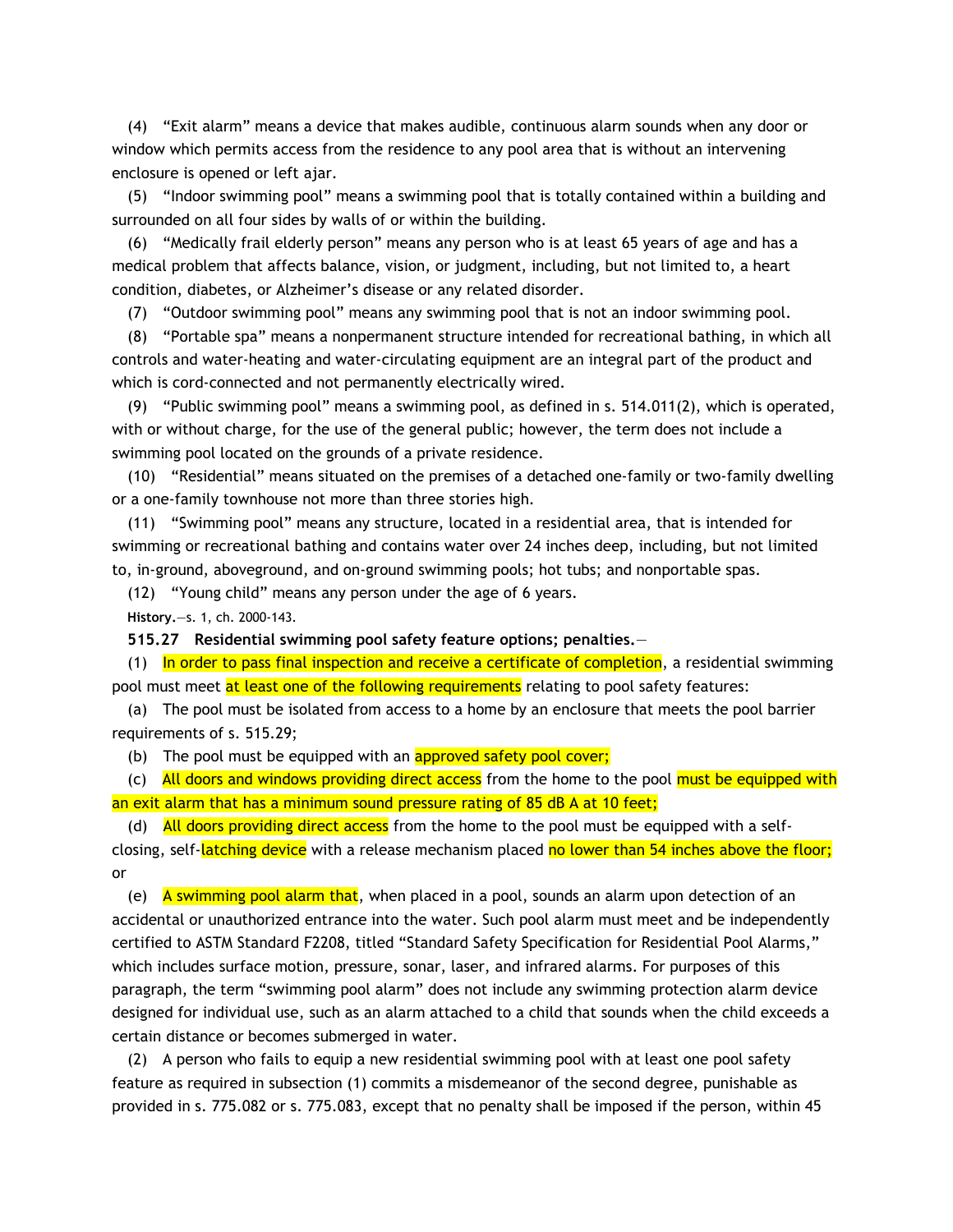days after arrest or issuance of a summons or a notice to appear, has equipped the pool with at least one safety feature as required in subsection (1) and has attended a drowning prevention education program established by s. 515.31. However, the requirement of attending a drowning prevention education program is waived if such program is not offered within 45 days after issuance of the citation.

**History.**—s. 1, ch. 2000-143; s. 14, ch. 2016-129.

**515.29 Residential swimming pool barrier requirements.**—

(1) A residential swimming pool barrier must have all of the following characteristics:

(a) The barrier must be at least 4 feet high on the outside.

(b) The barrier may not have any gaps, openings, indentations, protrusions, or structural components that could allow a young child to crawl under, squeeze through, or climb over the barrier.

(c) The barrier must be placed around the perimeter of the pool and must be separate from any fence, wall, or other enclosure surrounding the yard unless the fence, wall, or other enclosure or portion thereof is situated on the perimeter of the pool, is being used as part of the barrier, and meets the barrier requirements of this section.

(d) The barrier must be placed sufficiently away from the water's edge to prevent a young child or medically frail elderly person who may have managed to penetrate the barrier from immediately falling into the water.

(2) The structure of an aboveground swimming pool may be used as its barrier or the barrier for such a pool may be mounted on top of its structure; however, such structure or separately mounted barrier must meet all barrier requirements of this section. In addition, any ladder or steps that are the means of access to an aboveground pool must be capable of being secured, locked, or removed to prevent access or must be surrounded by a barrier that meets the requirements of this section.

(3) Gates that provide access to swimming pools must open outward away from the pool and be self-closing and equipped with a self-latching locking device, the release mechanism of which must be located on the pool side of the gate and so placed that it cannot be reached by a young child over the top or through any opening or gap.

(4) A wall of a dwelling may serve as part of the barrier if it does not contain any door or window that opens to provide access to the swimming pool.

(5) A barrier may not be located in a way that allows any permanent structure, equipment, or similar object to be used for climbing the barrier.

**History.**—s. 1, ch. 2000-143.

## **515.31 Drowning prevention education program; public information publication.**—

(1) The department shall develop a drowning prevention education program, which shall be made available to the public at the state and local levels and which shall be required as set forth in s. 515.27(2) for persons in violation of the pool safety requirements of this chapter. The department may charge a fee, not to exceed \$100, for attendance at such a program. The drowning prevention education program shall be funded using fee proceeds, state funds appropriated for such purpose, and grants. The department, in lieu of developing its own program, may adopt a nationally recognized drowning prevention education program to be approved for use in local safety education programs, as provided in rule of the department.

(2) The department shall also produce, for distribution to the public at no charge, a publication that provides information on drowning prevention and the responsibilities of pool ownership. The